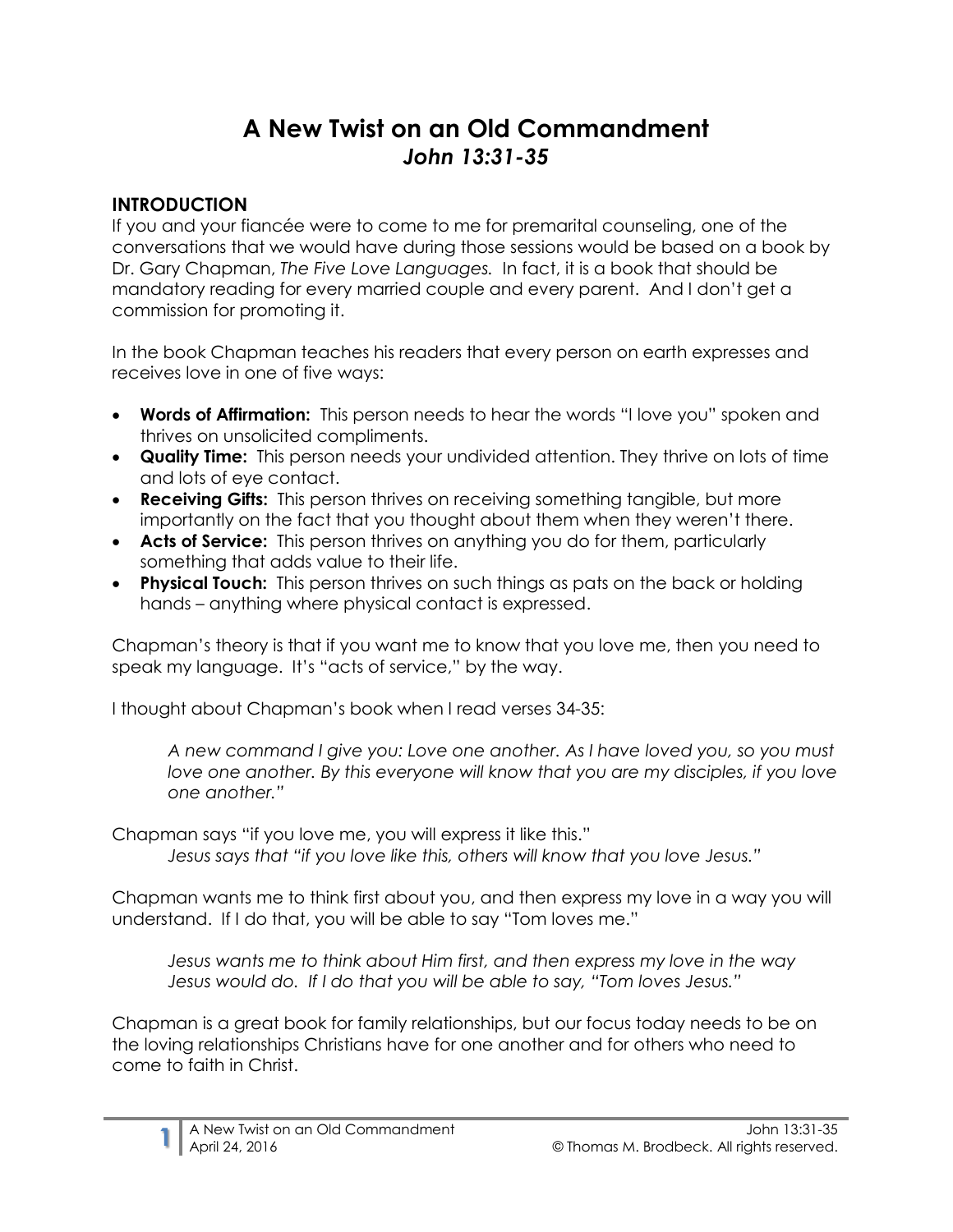Up to this point in biblical history – as early as Leviticus 19:18 – the commandment to love other people in the family of faith was typically phrased like this:

*Love your neighbor as yourself.*

But in this passage today, Jesus adds a new twist to this old commandment. He says:

*As I have loved you, so you must love one another.*

Do you see the new twist? Not *"as yourself."* But "a*s I have loved you."*

What does that kind of love look like? What does it mean to love "as I have loved you?" If you are like me, the first thought that came to your mind was a similar statement by Jesus:

*Greater love has no one than this: to lay down one's life for one's friends. (John 15:13)*

That statement, however, doesn't appear for another two chapters (John 15:13). Here Jesus is not talking about the kind of love that we might describe as the ultimate sacrifice. Here He is simply saying *"Tonight you have seen me love you. Now, you love others as I have loved you."*

So what did Jesus do? How did He demonstrate His love?

## **1. He started with the things they needed**

This chapter begins with the story of Jesus washing His disciples' feet.

*He got up from the meal, took off his outer clothing, and wrapped a towel around his waist. After that, he poured water into a basin and began to wash his disciples' feet, drying them with the towel that was wrapped around him. (John 13:4-5)*

We often make a big deal of the servanthood component of this story, and so we should. But this was also a hygienic need for people in that day. Since people reclined as they ate, their feet were in the faces of other people. So washing feet was both hospitable and necessary. I can just picture Jewish mothers calling their kids to dinner by saying, "Joshua, time for dinner. Go wash your feet."

What Jesus did for his disciples was not a difficult thing. It took no great skill set. There was no advanced planning that had to occur. He simply looked around the room and saw a need. It was clear that one else was prepared to wash the disciples' feet, so He did it.

In that action – in the meeting of a simple but important need – Jesus said "I love you" to those gathered in that Upper Room.

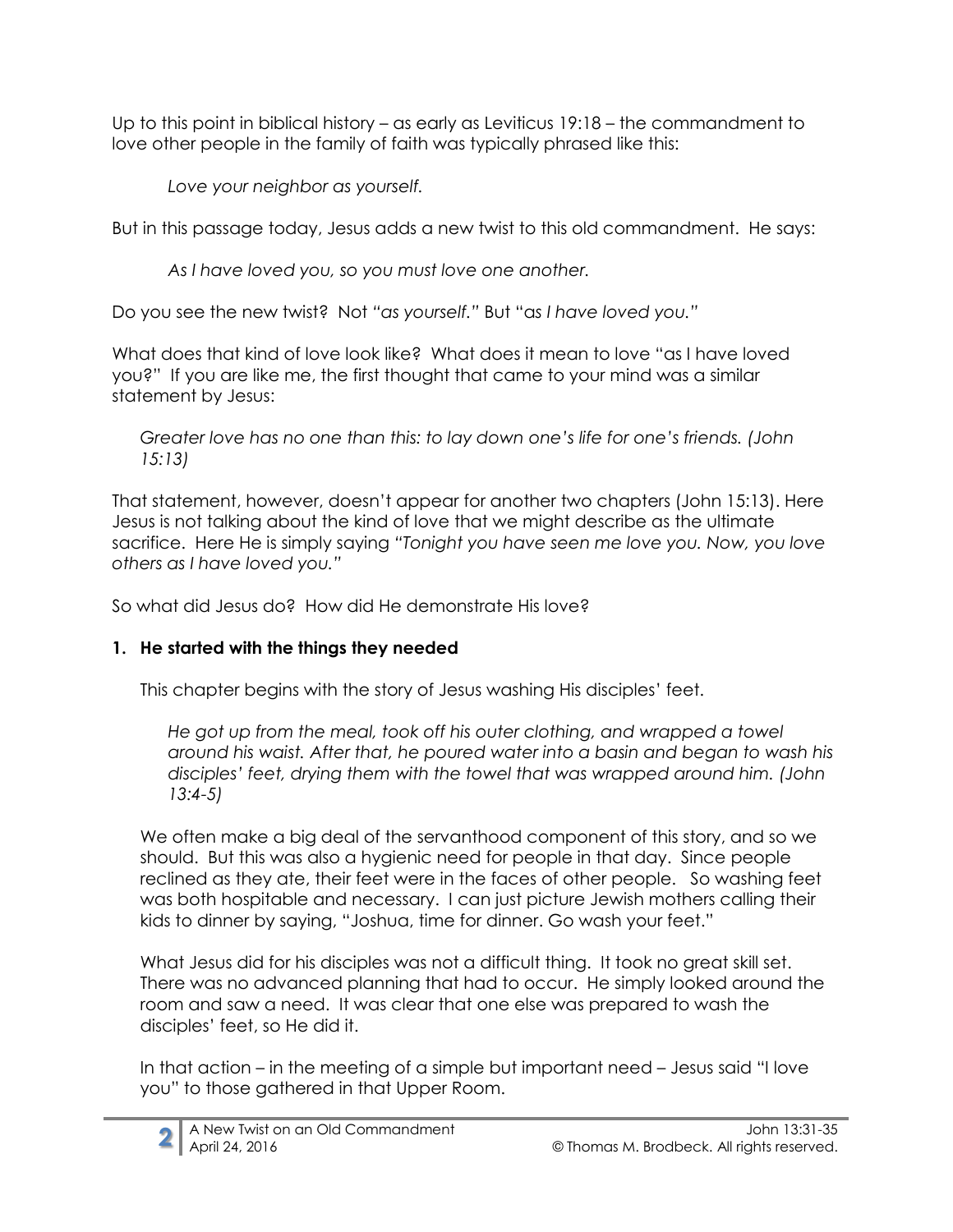There are a host of these types of things going on in our congregation – far more than we as a staff can track or tally. Members of this congregation are providing food, running errands, taking others to doctors' appointments, mowing yards, listening to expressed concerns, and so on.

In the same way that Jesus said "I love you" to those first disciples by washing their feet before the Passover meal, we too say "I love you" to those whose needs we meet because of our love for Jesus.

The loneliest time in my life was a two hour span sitting the waiting room of Mt. Carmel West Hospital while Karen had a medical procedure following a miscarriage. We were new enough in that community I didn't know who to call, and no one knew how much sitting with me would have meant.

When it comes to the really big things that people need, individually you and I may not be much help. Those might take planning and recruiting. But the simple acts … we can do those, right?

*A new command I give you: Love one another. As I have loved you, so you must love one another. By this everyone will know that you are my disciples, if you love one another."*

#### **2. He was authentic with them**

In John 13:21, we read these words:

*After he had said this, Jesus was troubled in spirit and testified, "Very truly I tell you, one of you is going to betray me."*

Focus on the words "Jesus was troubled in spirit." Based on the text, it was apparent to the rest of the disciples that something was bothering Jesus. And while they didn't immediately understand it – they eventually would – the authenticity demonstrated by Jesus resonated within each of the disciples. Except for Judas. His heart was already set in concrete. Each would ask, "Is it I?" and Peter – don't you love him – would by proclaiming "I will die for you" (only to be told that he would instead deny Jesus three times).

Being authentic allows our fellow Christians and those not yet a part of the family of faith to know and understand that real life happens to every Christian. Being "authentic," being "real" is both a way of experiencing love and a way of expressing it. But it is often hard work before you get there.

In the classic children's book, *The Velveteen Rabbit,* the Rabbit and Skin Horse talk about how hard it is to be real -- a frightening thought to the Rabbit. But the Skin Horse offers these words:

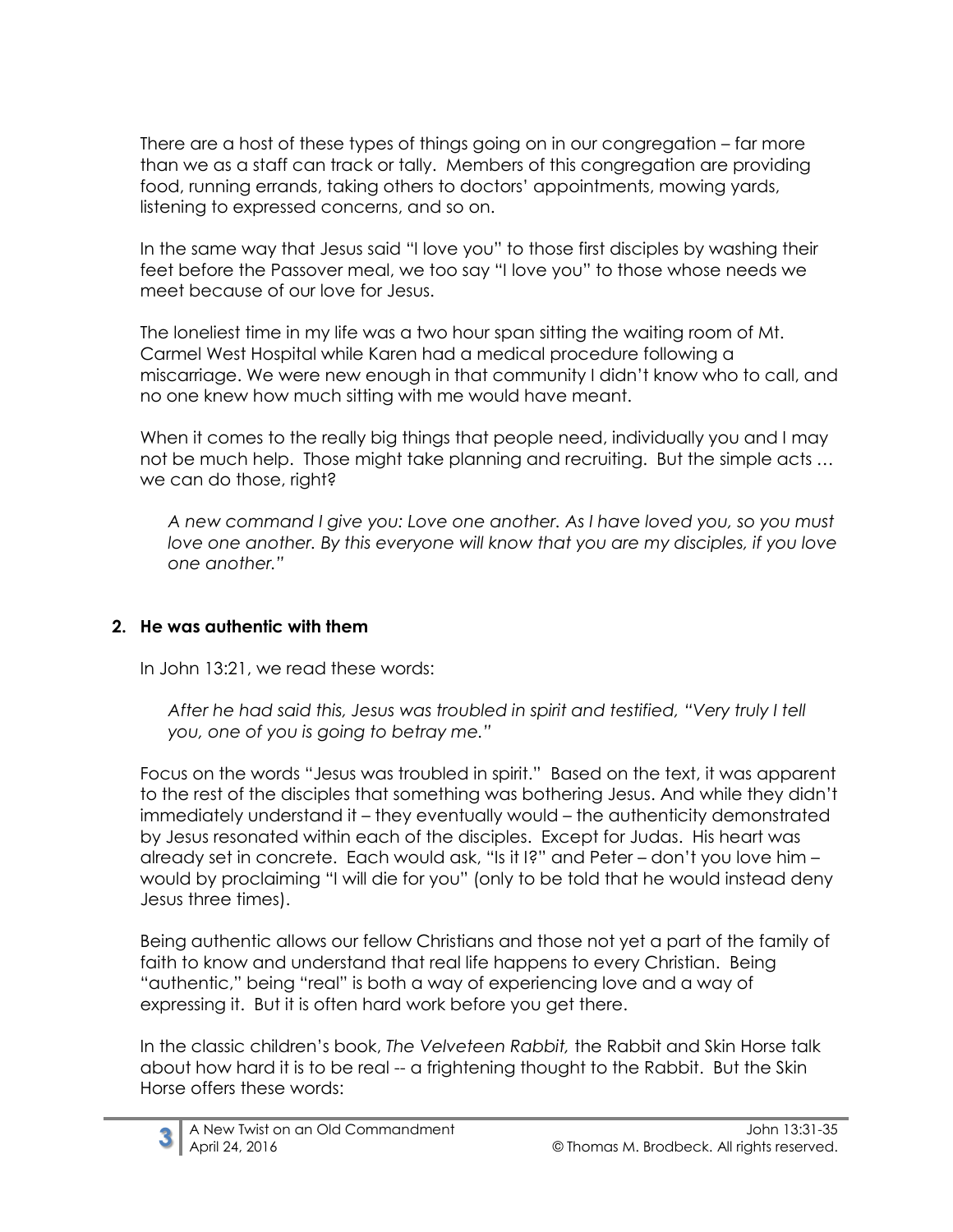*It takes a long time. That's why it doesn't happen often to people who break easily, or have sharp edges, or who have to be carefully kept. Generally, by the time you are Real, most of your hair has been loved off, and your eyes drop out and you get loose in the joints and very shabby. But these things don't matter at all, because once you are Real you can't be ugly, except to people who don't understand."* 

Jesus showed His love for His disciples by being real right before their eyes. He didn't try to shelter them from the difficult times, but allowed them to be present when things were troubling. He didn't put on a fake smile. He was real.

You can do that, right??

*A new command I give you: Love one another. As I have loved you, so you must love one another. By this everyone will know that you are my disciples, if you love one another."*

#### **3. He stuck with them even when they got it wrong.**

The official text for today's sermon begins with these words:

*When he was gone…*

This is the phrase that got me thinking along these lines. When he was gone. The "he" was Judas, and the "gone" was Judas leaving the Upper Room to finalize the betrayal of Jesus.

In the words that follow, Jesus tells the remaining disciples that "tonight is the night." He plainly states that *"I will be with you only a little longer" (v. 33).* But He waited to say that until Judas was gone. Why?

I think it was because He loved Judas. He knew that Judas had a role to play, and He knew that the rest of those hot-headed disciples would interfere with it. Judas had it wrong, but even then Jesus continued to love him.

- Peter would get it wrong and deny Jesus. But Jesus continued to love him.
- Thomas would get it wrong and question the truth of the resurrection. But Jesus continued to love him.
- All of the disciples, except for John, would get it wrong and would hide as Jesus went to the cross. But Jesus continued to love them.

You and I get it wrong fairly frequently too. But Jesus continued to love us. And He asks us to continue to love in that way when those around us get it wrong as well.

You can do that, right? When people break their promises, when they make decisions that go contrary to what they and you know to be right, when you are